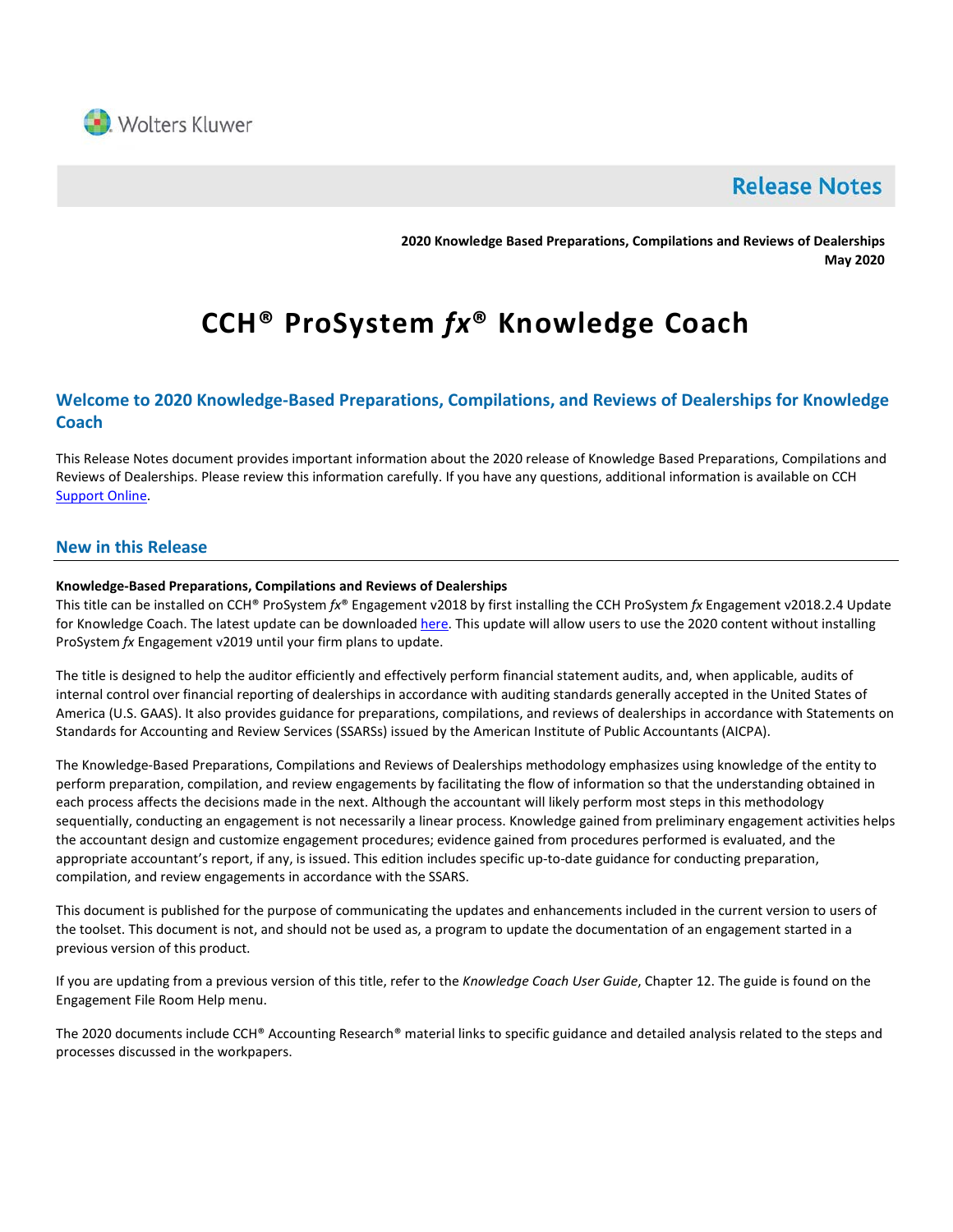#### **2020 Edition of Knowledge-Based Preparations, Compilations and Reviews of Dealerships**

This edition features numerous enhancements, including:

- Adding new and modified procedure steps and practice points for the current accounting guidance noted below.
- Adding a new Microsoft® Word version of AID-301 to document materiality. Materiality does not flow, but using the Microsoft® Word version will allow the user to keep their data on roll forward.
- Updating KBR-201, KBC-201, and KBP-201 to include a new tailoring question on whether the user will document consideration in a memorandum format or considering each factor in detail. Also adding a new section on "Independence and Ability to Provide Services."
- Adding new KBCRs, CORs, and RPTs as follows:
	- KBCR-901A Tax Basis Financial Statement Disclosure Checklist
	- KBCR-901B Cash Basis Financial Statement Disclosure Checklist
	- COR-221G Engagement Letter: Preparation of Prospective Financial Information (Projection)
	- COR-912B Management Representation Letter: Compilation Engagement
	- COR-913B Representation Letter: Compilation of Personal Financial Statements
	- RPT-1134A Compilation Report: Departure from Applicable Financial Reporting Framework Substantially All Disclosures and Statement of Cash Flows Omitted

[Click here](http://support.cch.com/updates/KnowledgeCoach/pdf/guides_tab/2020%20Dealerships%20PCR%20Title%20Overview%20for%20Knowledge%20Coach%20Users.pdf) to view the 2020 Preparations, Compilations and Reviews of Dealerships Title Overview for Knowledge Coach Users.

In addition, forms and practice aids throughout have been updated to include new examples and tips. Where applicable, these take into account new literature, standards, and developments, reflected in the following current accounting guidance:

- Statement on Standards for Accounting and Review Services No. 24 (SSARS-24), Omnibus Statement on Standards for Accounting and Review Services - 2018)
- AICPA Guide Preparation, Compilation and Review Engagements
- The revised AICPA Code of Professional Conduct (Code), including ET Section 1.295, Nonattest Services
- AICPA Statement on Quality Control Standards No. 8 (QC Section 10), A Firm's System of Quality Control (Redrafted)
- AICPA Audit Risk Alert Developments in Preparation, Compilation, and Review Engagements 2017/18
- FASB Accounting Standards Codification™ as of December 31, 2019, through Accounting Standards Update No. 2019-12

#### **Important:**

- Save changes to workpapers before closing the workpaper or the binder to ensure data is correctly updated.
- If Microsoft® Word crashes when you are using Knowledge Coach, before closing the binder, use the **Save Knowledge Coach Answers** option in the binder view under the Tools Menu. This step saves all data within the tables.
- You can view other Knowledge Coach Best Practices on ou[r Web site.](https://support.cch.com/kb/solution/000034942/sw34947)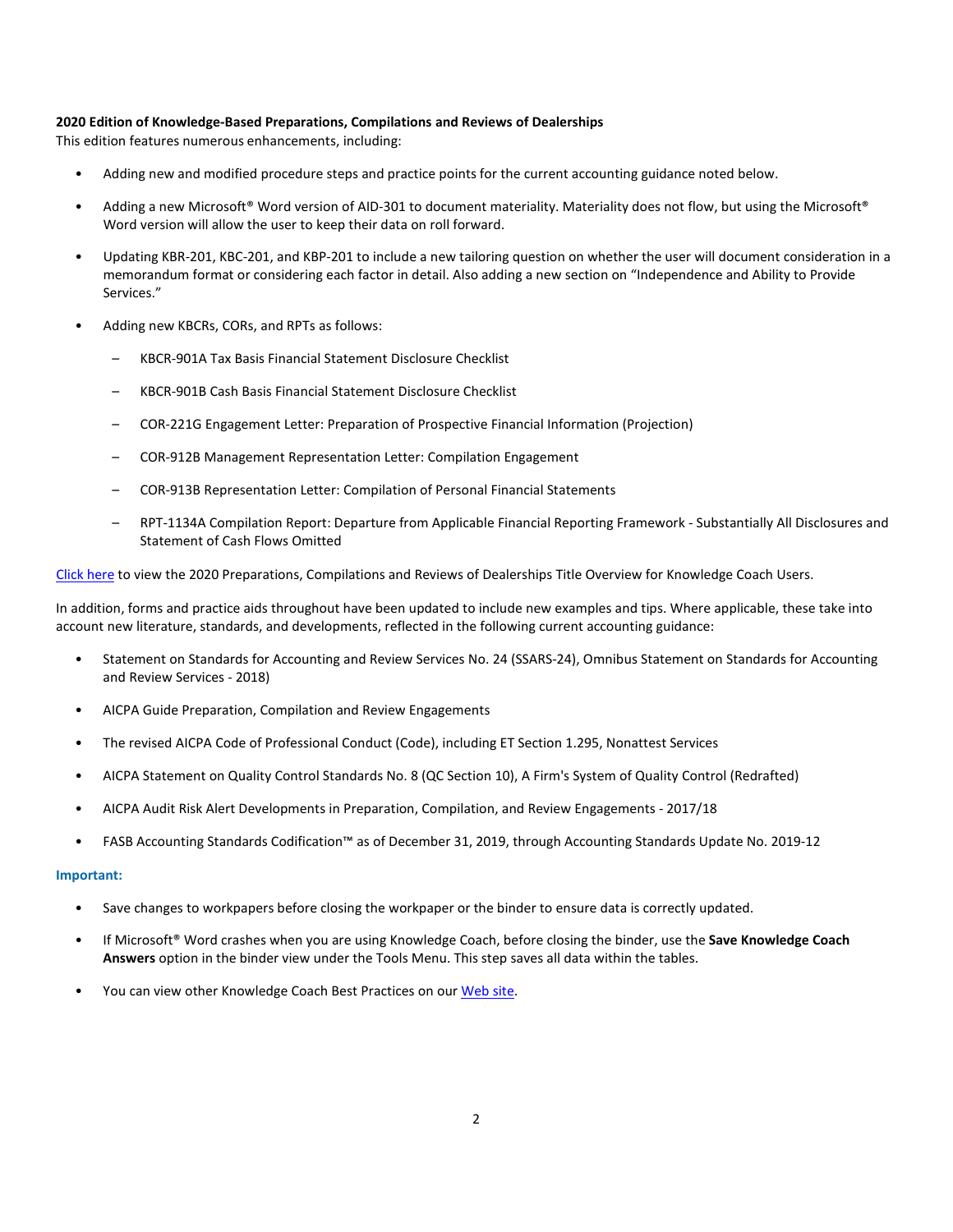#### **System Requirements**

This title requires the 2019 Financial Statement Base Title. The 2019 Financial Statement Base title **must** be installed with one of the following versions of CCH® ProSystem *fx* ® Engagement and Knowledge Coach.

- Engagement and Knowledge Coach v2018 with CCH ProSystem *fx* Engagement v2018.2.4 Update or later available [here.](https://support.cch.com/updates/Engagement/release2018/release2018.aspx) To identify what version you are running, go to the Help > About window in the application.
- Engagement and Knowledge Coach v2018 or later.

If you are upgrading from Engagement v7.1 or lower, please contact [Technical Support.](https://support.cch.com/contact)

A minimum of 4GB of RAM is required for optimal performance when opening and navigating through Knowledge Coach workpapers.

#### **License Requirements**

This title requires the Knowledge-Based Preparations, Compilations, and Reviews of Dealerships license. Users who do not have a license for this title cannot use Knowledge Coach functionality in workpapers.

For information on updating your licensing, see [How do I add or update CCH ProSystem](https://support.cch.com/kb/solution.aspx/sw3937) *fx* Engagement Licenses? on our Web site.

For more information on how to assign licenses, see [How do I assign Engagement Licenses?](https://support.cch.com/kb/solution.aspx/sw3943) on our Web site.

#### **Download Instructions**

If you are planning to use this title on Engagement and Knowledge Coach v2018, apply the CCH ProSystem fx Engagement v2018.2.4 Update to all machines, including admin and terminal servers, before installing the title. Review the update'[s release notes](https://d2iceilwdglxpz.cloudfront.net/release_notes/CCH%20ProSystem%20fx%20Engagement%202018.2.4%20Release%20Notes.pdf) for more information on deployment.

To download this title:

- 1. Navigate to the [Knowledge Coach Updates](http://support.cch.com/updates/KnowledgeCoach) section of the Engagement Support Web site.
- 2. Select the Knowledge Coach Series. The series are arranged by title type, then industry.
- 3. Click the **Download File** link next to the title you want to download.

The Knowledge Coach Content Package (KCP) download is a proprietary file that must be installed from within Engagement. Save this KCP file to a location on your local drive, and then follow the installation instructions below.

**Note**: On some occasions the content package file will download with the extension changed to ZIP. If this occurs, change the extension of the downloaded file to KCP using all capital letters.

You must install the 2019 Financial Statement Base title before installing the 2020 Knowledge Based Preparations, Compilations, and Reviews of Dealerships.

The Financial Statement Base title is also available on th[e Knowledge Coach Update Web](http://support.cch.com/updates/KnowledgeCoach) site.

#### **Installation Instructions**

See How do I add a new CCH® ProSystem *fx*[® Knowledge Coach title to CCH® ProSystem](https://support.cch.com/kb/solution/000033707/sw30271) *fx*® Engagement? for instructions on installing a new Knowledge Coach title.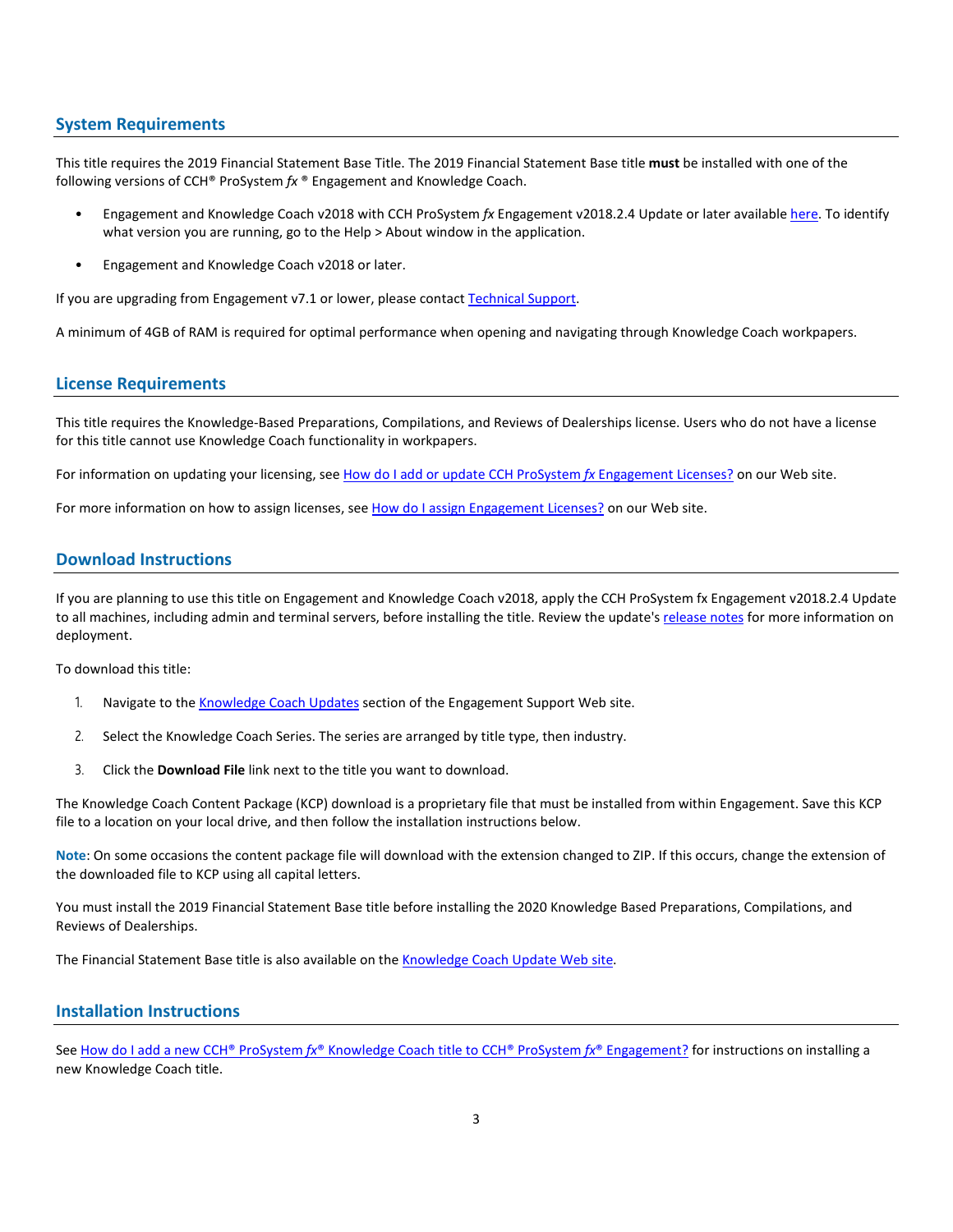### **Using Your Knowledge Coach Content with CCH® Accounting Research Manager®**

CCH Accounting Research Manager (ARM) is the most comprehensive, up-to-date, and objective online database of financial reporting literature. It includes all authoritative and proposed accounting and SEC literature, plus independent, expert-written interpretive guidance.

Available on ARM, the Knowledge-Based Preparations, Compilations and Reviews of Dealerships Guide helps you comply with the most recent professional standards and guidance for the conduct of preparations, compilations, and reviews. It also integrates the use of practice aids, tools, and other resources with its guidance. This publication supplements and complements the Knowledge-Based documents that are available in Knowledge Coach.

If you subscribe to an ARM library that includes Preparations, Compilations, and Reviews of Dealerships content, you can link directly to source material from Resources within Knowledge Coach documents. These links have been updated to refer to the accounting standards under the FASB Accounting Standards Codifications. Also, if you subscribe to the Knowledge-Based Preparations, Compilations, and Reviews of Dealerships Guide on ARM, you can take advantage of references to the guide material from within the Knowledge Coach documents.

With Accounting Research Manager, you maximize the efficiency of your research time, while enhancing your results. Learn more about our content, our experts, and how you can request your free trial by visiting the [Accounting Research Manager Web](http://www.accountingresearchmanager.com/) site. You can also access the Accounting Research Manager Web site by selecting **Engagement > Binder Window > Shortcuts Bar > Guidance tab**.

#### **Using Your Knowledge Coach Content**

To use your Knowledge Coach Workpaper Templates, do the following:

- 1. Open a binder in Engagement.
- 2. Select the workpaper tab into which you would like to insert the workpaper.
- 3. Select **New Knowledge Coach Workpaper** from the toolbar or File menu.
- 4. Select the new Knowledge Coach title with the content you would like to use. You can only select titles you have installed. The information displayed changes to reflect the workpaper organization available for the selected title.
- 5. Select the Knowledge Coach workpapers to insert into your binder, and then click **OK**.
- 6. In the Selected Workpaper Properties window, add a workpaper index in the Index field and make any name modifications that are needed. You can also modify the tab location or the roll forward settings for each workpaper.
- 7. Click **OK**. The integrated Knowledge Coach workpaper is now inserted into your engagement binder.

**Note**: For more information on how to use Knowledge Coach workpapers in your binder, see the *Knowledge Coach User Guide*.

## **Additional Information on Knowledge Coach and the KBA Methodology**

The Knowledge-Based (KBA) methodology allows the results of one set of procedures to become the input for the next. The key components of the KBA methodology include:

- An overview that guides accountants through the methodology;
- Knowledge-Based Preparation, Compilation and Review of Dealerships documents, integral to the risk assessment and overall accounting processes, which contain steps and procedures required by SSARS;
- Customizable programs that take accountants through related steps and procedures;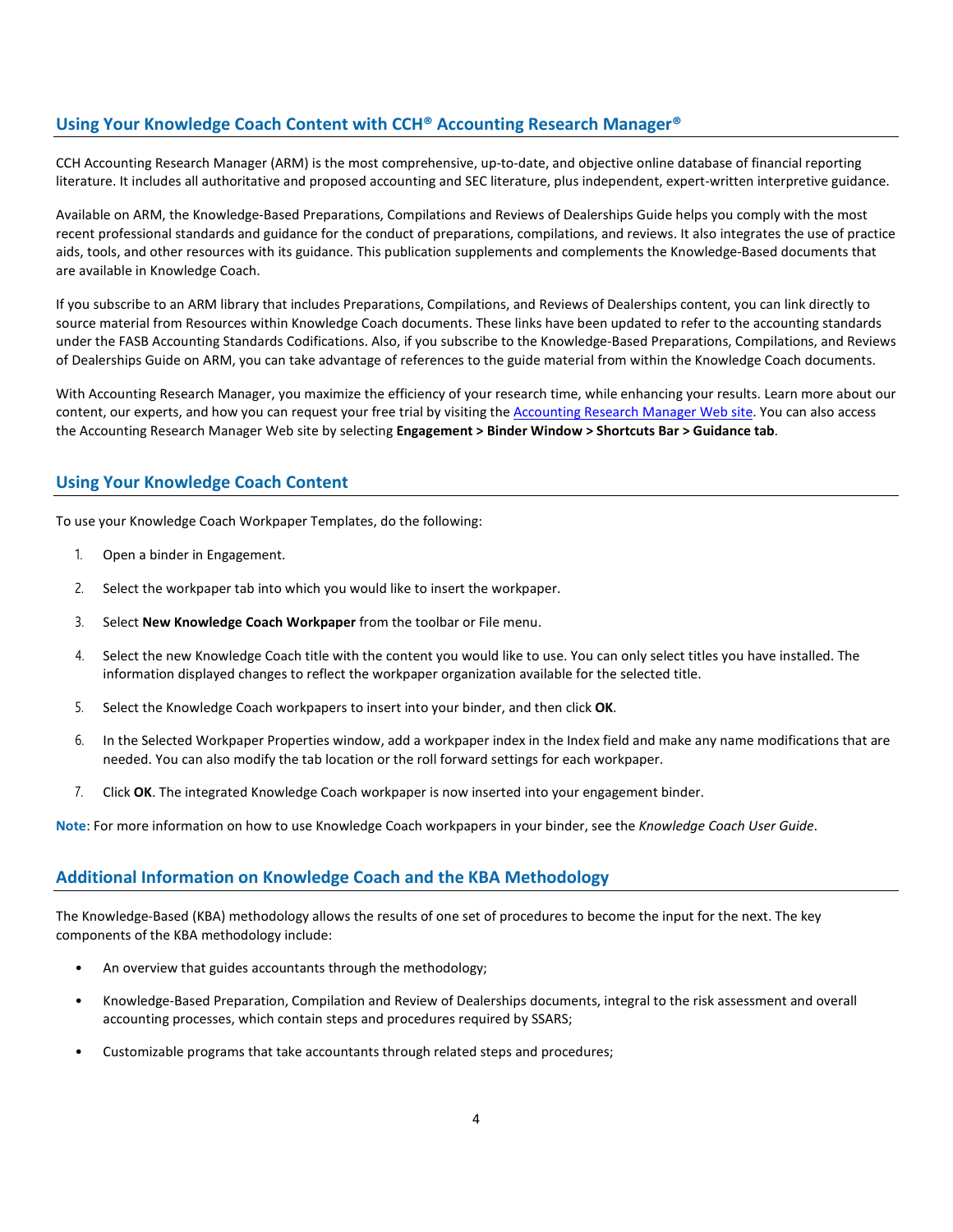- Practice aids to help accountants complete steps or processes outlined in the Knowledge-Based Preparation, Compilation and Review of Dealerships documents and programs;
- Accountant's reports that provide a variety of sample accountant's opinions on financial statements; and
- Correspondence documents that provide sample letters to be used to comply with SSARS requirements and in many other common situations.
- The AICPA's Accounting and Review Services Committee (ARSC) SSARS standards are the basis for the practice aids and tools in the 2020 Knowledge-Based Preparations, Compilations and Reviews of Dealerships. These assist accountants by:
	- Facilitating compliance with SSARS;
	- Encouraging more effective engagements through tailored engagement programs and comprehensive practice aids; and
	- Enhancing engagement documentation.

#### **CCH® ProSystem** *fx***® Knowledge Coach**

Knowledge Coach functionality allows accountants to use the Knowledge-Based methodology more efficiently by eliminating the need for duplicate entry of the same information, tailoring documentation to each particular engagement, and documenting the link between risks identified and procedures performed. PRP-100 Engagement-Level Tailoring Questions, CMP-100 Engagement-Level Tailoring Questions, and REV-100 Engagement-Level Tailoring Questions are documents in Knowledge Coach that present engagement-level questions designed to aid in tailoring the engagement documentation to fit each client. Completing the questions helps the accountant avoid duplication and unnecessary workpapers.

Note: Before you begin your engagement, please review the guidance in PRP-101 Overall Preparation Program, CMP-101 Overall Compilation Program, or REV-101 Overall Review Program. These workpapers are intended to be your road map through a Knowledge-Based methodology. You should start your engagement with PRP-100 Tailoring Question Workpaper, CMP-100 Tailoring Question Workpaper, or REV-100 Tailoring Question Workpaper, as well as PRP-101 Overall Preparation Program, CMP-101 Overall Compilation Program, or REV-101 Overall Review.

- **Risks** can be captured via the Risk Summary task pane from any Knowledge Coach workpaper by the current editor of KBA-502 Summary of Risk Assessments. This allows you to continuously assess risks during the engagement. Several workpapers prompt you to consider the presence of risks, but the Risk Summary task pane must be used to document those risks. All documented risks flow to the Risk Summary. To ensure risks show in findings tables, select the *workpaper identified in* field of the Risk pane.
- **Information Flow** helps reduce the time spent duplicating information across forms. In addition, the flow of consistent information ensures that information and updates to information are not missed between workpapers. Drill-down functionality helps the user navigate quickly to the source of the information, aiding in the review of the audit file.
- **Diagnostics** help track unresolved issues like unanswered questions, incomplete risks, program steps not linked to risks or relevant assertions, missing workpapers, and more.
- **Links to Accounting Research Manager (ARM)**, if you subscribe to an ARM library that includes audit content, point directly to source material from Resources within Knowledge Coach workpapers. These links have been updated to reference the accounting standards under the FASB Accounting Standards Codifications and the auditing standards issued by the AICPA. Also, if you subscribe to the Knowledge-Based Audits of Dealerships Guide on ARM, you can take advantage of links to the audit guide material from within the Knowledge Coach documents.
- **Interpretive Guidance** is integrated in each Knowledge Coach template through the Tips view of each new task pane. Informational features include Practice Points, Examples, Optional Workpapers, and Resources to help auditors work more effectively and efficiently. You can also navigate from Resources within a document or the tip pane directly to CCH Accounting Research Manager and industry audit guides by simply clicking on the reference.